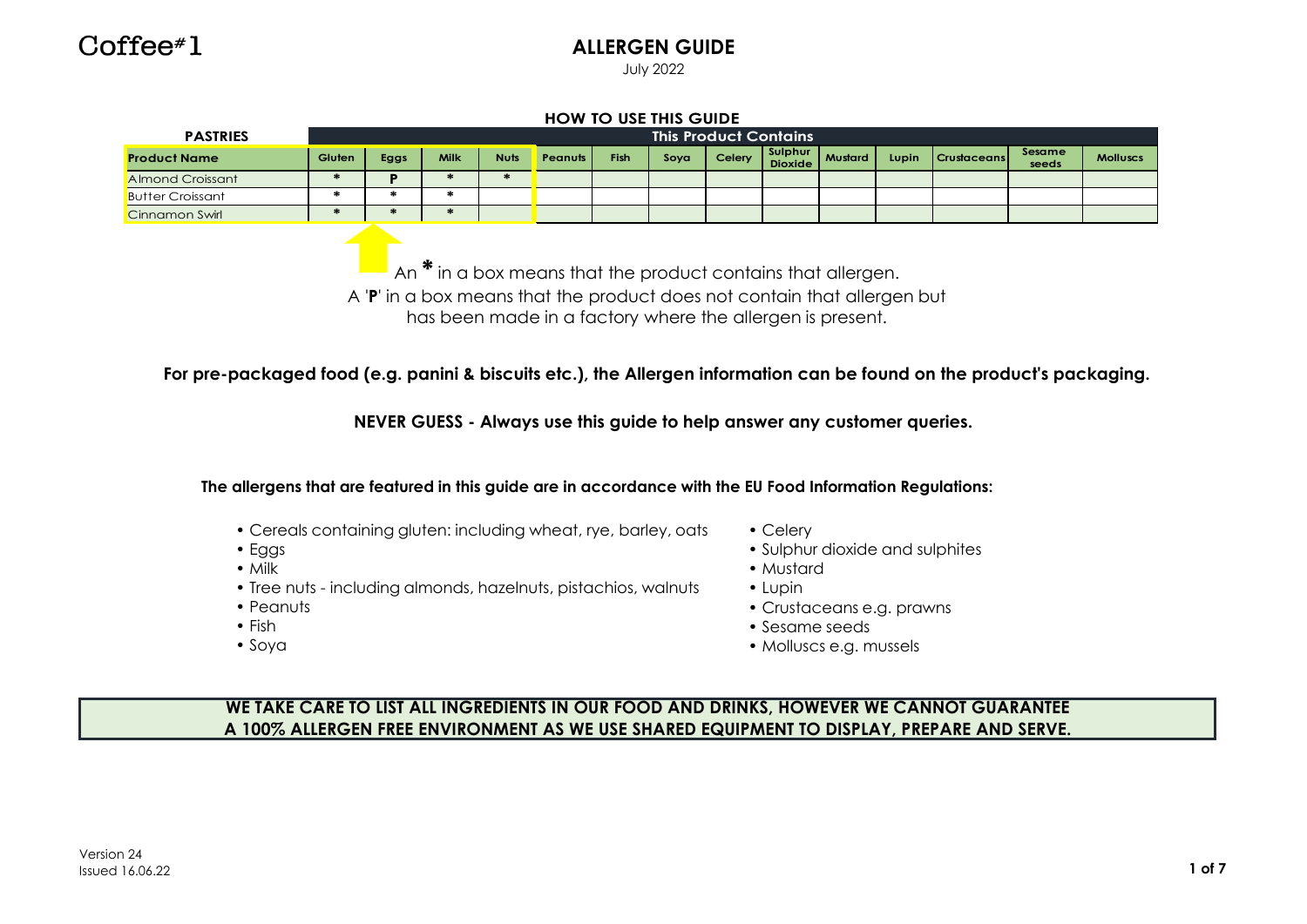# Coffee#1

### **ALLERGEN GUIDE**

July 2022

|        |                           |               |             |             |                   |  | <b>This Product Contains</b> |  |                                                                                  |  | Suitable for |  |
|--------|---------------------------|---------------|-------------|-------------|-------------------|--|------------------------------|--|----------------------------------------------------------------------------------|--|--------------|--|
|        | <b>Product Name</b>       | <b>Gluten</b> | <b>Eggs</b> | <b>Milk</b> | Nuts Peanuts Fish |  |                              |  | Soya Celery Sulphites Mustard Lupin Crustaceans Sesame Molluscs Vegetarian Vegan |  |              |  |
|        | <b>Almond Croissant</b>   |               |             |             |                   |  |                              |  |                                                                                  |  |              |  |
|        | <b>Apricot Croissant</b>  |               |             |             |                   |  |                              |  |                                                                                  |  |              |  |
|        | Croissant                 |               |             |             |                   |  |                              |  |                                                                                  |  |              |  |
| STRIES | Cheese & Onion Twist      |               |             |             |                   |  |                              |  |                                                                                  |  |              |  |
| Ϋ      | Chocolate Twist           |               |             |             |                   |  |                              |  |                                                                                  |  |              |  |
|        | Pain au Chocolate         |               |             |             |                   |  |                              |  |                                                                                  |  |              |  |
|        | Pain aux Raisin           |               |             |             |                   |  |                              |  |                                                                                  |  |              |  |
|        | Raspberry Vegan Croissant |               |             |             |                   |  |                              |  |                                                                                  |  |              |  |

|                                   |                                  |               |      |             |             |         |             | <b>This Product Contains</b> |  |                                                                                  |  | Suitable for |  |
|-----------------------------------|----------------------------------|---------------|------|-------------|-------------|---------|-------------|------------------------------|--|----------------------------------------------------------------------------------|--|--------------|--|
|                                   | <b>Product Name</b>              | <b>Gluten</b> | Eggs | <b>Milk</b> | <b>Nuts</b> | Peanuts | <b>Fish</b> |                              |  | Soya Celery Sulphites Mustard Lupin Crustaceans Sesame Molluscs Vegetarian Vegan |  |              |  |
| უ<br>შე                           | Porridge with Banana &           |               |      |             |             |         |             |                              |  |                                                                                  |  |              |  |
|                                   | Cinnamon                         |               |      |             |             |         |             |                              |  |                                                                                  |  |              |  |
| ื้≩ ⇒ี่≅ั                         | Porridge with Blueberries, Seeds |               |      |             |             |         |             |                              |  |                                                                                  |  |              |  |
| $\overline{Q}$ $\frac{\omega}{Q}$ | & Maple Syrup                    |               |      |             |             |         |             |                              |  |                                                                                  |  |              |  |
|                                   | Porridge with Chocolate Chips    |               |      |             |             |         |             |                              |  |                                                                                  |  |              |  |
|                                   | <b>Plain Porridge</b>            |               |      |             |             |         |             |                              |  |                                                                                  |  |              |  |

|                                |               |      |             |             |                |      | <b>This Product Contains</b> |  |                                                                                  |  | Suitable for |  |
|--------------------------------|---------------|------|-------------|-------------|----------------|------|------------------------------|--|----------------------------------------------------------------------------------|--|--------------|--|
| <b>Product Name</b>            | <b>Gluten</b> | Eaas | <b>Milk</b> | <b>Nuts</b> | <b>Peanuts</b> | Fish |                              |  | Soya Celery Sulphites Mustard Lupin Crustaceans Sesame Molluscs Vegetarian Vegan |  |              |  |
| <b>Toasted Tea Cake</b>        |               |      |             |             |                |      |                              |  |                                                                                  |  |              |  |
| Toasted Tea Cake with butter   |               |      |             |             |                |      |                              |  |                                                                                  |  |              |  |
| Toasted Tea Cake with butter & |               |      |             |             |                |      |                              |  |                                                                                  |  |              |  |
| jam/marmalade                  |               |      |             |             |                |      |                              |  |                                                                                  |  |              |  |
| Toasted Tea Cake with vitalite |               |      |             |             |                |      |                              |  |                                                                                  |  |              |  |
| Toasted Tea Cake with vitalite |               |      |             |             |                |      |                              |  |                                                                                  |  |              |  |
| & jam/marmalade                |               |      |             |             |                |      |                              |  |                                                                                  |  |              |  |

|                                 |               |      |             |             |                |      |      | <b>This Product Contains</b> |  |                                                                             |  | Suitable for |  |
|---------------------------------|---------------|------|-------------|-------------|----------------|------|------|------------------------------|--|-----------------------------------------------------------------------------|--|--------------|--|
| <b>Product Name</b>             | <b>Gluten</b> | Eggs | <b>Milk</b> | <b>Nuts</b> | <b>Peanuts</b> | Fish | Soya |                              |  | Celery Sulphites Mustard Lupin Crustaceans Sesame Molluscs Vegetarian Vegan |  |              |  |
| Vegan Scone                     |               |      |             |             |                |      |      |                              |  |                                                                             |  |              |  |
| <b>Vegan Scone with butter</b>  |               |      |             |             |                |      |      |                              |  |                                                                             |  |              |  |
| Vegan Scone with butter & jam   |               |      |             |             |                |      |      |                              |  |                                                                             |  |              |  |
| Vegan Scone with clotted        |               |      |             |             |                |      |      |                              |  |                                                                             |  |              |  |
| cream & iam                     |               |      |             |             |                |      |      |                              |  |                                                                             |  |              |  |
| Vegan Scone with vitalite       |               |      |             |             |                |      |      |                              |  |                                                                             |  |              |  |
| Vegan Scone with vitalite & jam |               |      |             |             |                |      |      |                              |  |                                                                             |  |              |  |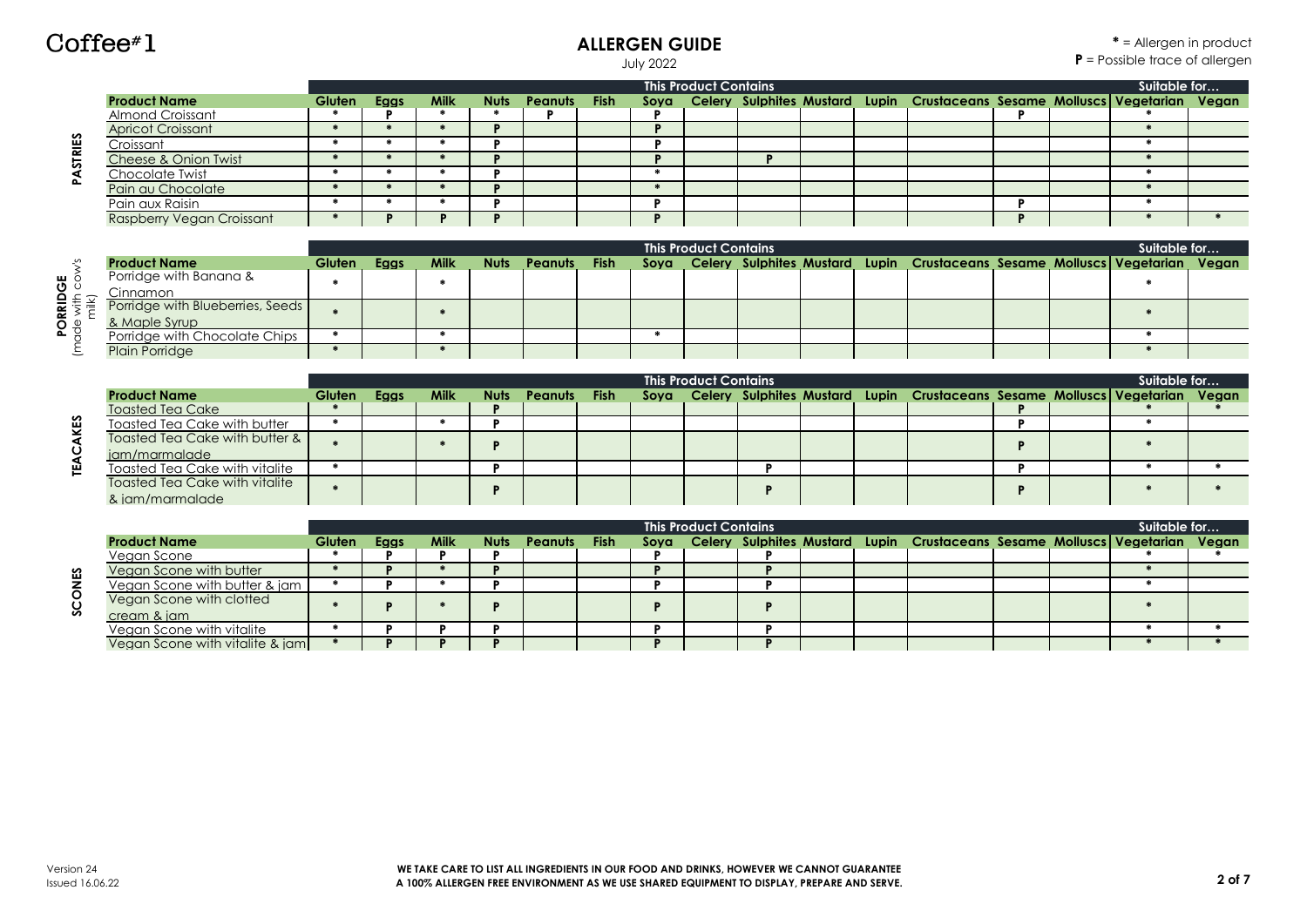#### **ALLERGEN GUIDE**

**\*** = Allergen in product **P** = Possible trace of allergen

July 2022

|         |                           |        |      |             |      |                |             |      | <b>This Product Contains</b> |                   |       |                    |  | Suitable for…         |       |
|---------|---------------------------|--------|------|-------------|------|----------------|-------------|------|------------------------------|-------------------|-------|--------------------|--|-----------------------|-------|
| -<br>in | <b>Product Name</b>       | Gluten | Eggs | <b>Milk</b> | Nuts | <b>Peanuts</b> | <b>Fish</b> | Sova | <b>Celery</b>                | Sulphites Mustard | Lupin | Crustaceans Sesame |  | Molluscs   Vegetarian | Vegan |
|         | White Farmhouse Slice     |        |      |             |      |                |             |      |                              |                   |       |                    |  |                       |       |
|         | Harvester Farmhouse Slice |        |      |             |      |                |             |      |                              |                   |       |                    |  |                       |       |

|       |                               |               |      |             |             |              |  | <b>This Product Contains</b> |  |                                                                                  |  | Suitable for |  |
|-------|-------------------------------|---------------|------|-------------|-------------|--------------|--|------------------------------|--|----------------------------------------------------------------------------------|--|--------------|--|
|       | <b>Product Name</b>           | <b>Gluten</b> | Eaas | <b>Milk</b> | <b>Nuts</b> | Peanuts Fish |  |                              |  | Soya Celery Sulphites Mustard Lupin Crustaceans Sesame Molluscs Vegetarian Vegan |  |              |  |
| ี∾งี่ | Granola & Yogurt with         |               |      |             |             |              |  |                              |  |                                                                                  |  |              |  |
|       | Blueberry & Honey             |               |      |             |             |              |  |                              |  |                                                                                  |  |              |  |
| 호 호   | Granola & Yogurt with Banana  |               |      |             |             |              |  |                              |  |                                                                                  |  |              |  |
| ึ ≴ 9 | & Honey                       |               |      |             |             |              |  |                              |  |                                                                                  |  |              |  |
| ပ     | Yogurt & Seeds with Banana    |               |      |             |             |              |  |                              |  |                                                                                  |  |              |  |
|       | Yogurt & Seeds with Blueberry |               |      |             |             |              |  |                              |  |                                                                                  |  |              |  |

|                                                                                                                                |               |               |               |               |                |             |              | <b>This Product Contains</b> |               |  |                                                                             |  | Suitable for  |               |
|--------------------------------------------------------------------------------------------------------------------------------|---------------|---------------|---------------|---------------|----------------|-------------|--------------|------------------------------|---------------|--|-----------------------------------------------------------------------------|--|---------------|---------------|
| <b>Product Name</b>                                                                                                            | Gluten        | Eggs          | <b>Milk</b>   | <b>Nuts</b>   | <b>Peanuts</b> | <b>Fish</b> | Soya         |                              |               |  | Celery Sulphites Mustard Lupin Crustaceans Sesame Molluscs Vegetarian Vegan |  |               |               |
| <b>Angel Cake</b>                                                                                                              |               | $\mathbf{r}$  | $\ast$        | n             |                |             |              |                              |               |  |                                                                             |  |               |               |
| Banana & Chocolate Loaf                                                                                                        | *             | D             | P             | D             |                |             | $\ast$       |                              | D             |  |                                                                             |  | $\bullet$     | $\frac{1}{2}$ |
| <b>Blueberry Muffin</b>                                                                                                        | $\star$       | $\star$       | $\ast$        | D             |                |             | D            |                              |               |  |                                                                             |  | $\ast$        |               |
| Cappuccino Cake (Gluten                                                                                                        |               |               | <b>SK</b>     | D             |                |             | $\mathbf{r}$ |                              |               |  |                                                                             |  | $\mathbf{r}$  |               |
| Free Recipe)                                                                                                                   |               |               |               |               |                |             |              |                              |               |  |                                                                             |  |               |               |
| Carrot & Walnut Cake                                                                                                           | $\ast$        | $\ast$        | $\ast$        | $\frac{1}{2}$ | D              |             | $\mathbf{D}$ |                              |               |  |                                                                             |  | $\ast$        |               |
| Cinnamon Bun                                                                                                                   | $\ast$        |               |               | D             |                |             | $\ast$       |                              | D             |  |                                                                             |  | $\bullet$     | $\mathbf{a}$  |
| Coconut & Lime Loaf Cake                                                                                                       | $\frac{1}{2}$ | $\frac{1}{2}$ | $\ast$        | D             | D              |             | D            |                              | $\mathbf{D}$  |  |                                                                             |  | $\ast$        |               |
| Jubilee Cake                                                                                                                   | $\mathbf{r}$  | $\mathbf{r}$  | $\mathbf{a}$  |               |                |             | $\mathbf{r}$ |                              | $\star$       |  |                                                                             |  | $\ast$        |               |
| Lemon Curd Muffin                                                                                                              | $\star$       | $\frac{1}{2}$ | $\ast$        |               |                |             |              |                              | $\frac{1}{2}$ |  |                                                                             |  | $\ast$        |               |
| Lemon Drizzle Cake                                                                                                             | $\bullet$     | $\frac{1}{2}$ | $\frac{1}{2}$ | D             | D              |             | D            |                              |               |  |                                                                             |  | *             |               |
| Mini Filled Doughnuts                                                                                                          | $\frac{1}{2}$ | $\mathcal{M}$ | $\frac{1}{2}$ | D             |                |             |              |                              |               |  |                                                                             |  | $\ast$        |               |
| <b>Passionfruit Slice</b>                                                                                                      | $\bullet$     | $\frac{1}{2}$ | $\approx$     | $\mathcal{R}$ |                |             |              |                              |               |  |                                                                             |  | *             |               |
| Peach Melba                                                                                                                    | $\star$       | $\ast$        | $\ast$        | D             | D              |             | D            |                              | D             |  |                                                                             |  | $\ast$        |               |
| Raspberry & White Chocolate                                                                                                    | $\mathbf{r}$  |               | $\mathbf{a}$  | D             | Þ              |             | $\mathbf{r}$ |                              | P             |  |                                                                             |  | $\frac{1}{2}$ |               |
| Loaf Cake                                                                                                                      |               |               |               |               |                |             |              |                              |               |  |                                                                             |  |               |               |
| Sticky Toffee Cake*                                                                                                            | $\ast$        | $\ast$        | $\approx$     | $\frac{1}{2}$ |                |             |              |                              |               |  |                                                                             |  |               |               |
| <b>Sticky Toffee Cake (Gluten Free</b>                                                                                         |               | $\mathbf{a}$  |               |               |                |             |              |                              |               |  |                                                                             |  | 来             |               |
| Recipel *                                                                                                                      |               |               |               |               |                |             |              |                              |               |  |                                                                             |  |               |               |
| <b>Summer Berry Bakewell</b>                                                                                                   | $\ast$        | $\ast$        | $\ast$        | $\ast$        | D              |             | D            |                              | Þ             |  |                                                                             |  | $\ast$        |               |
| Victoria Sponge (Gluten Free                                                                                                   |               | $\mathbf{r}$  | $\frac{1}{2}$ | D             |                |             |              |                              |               |  |                                                                             |  | $\frac{1}{2}$ |               |
| Recipe)                                                                                                                        |               |               |               |               |                |             |              |                              |               |  |                                                                             |  |               |               |
| <b>Welsh Cake</b>                                                                                                              |               |               | $\mathbf{m}$  |               |                |             |              |                              |               |  |                                                                             |  |               |               |
| * We have two types of Sticky Toffee Cake in our store. These have different allergen, ingredient and nutritional information. |               |               |               |               |                |             |              |                              |               |  |                                                                             |  |               |               |

Please check in store which one they have in stock before your purchase.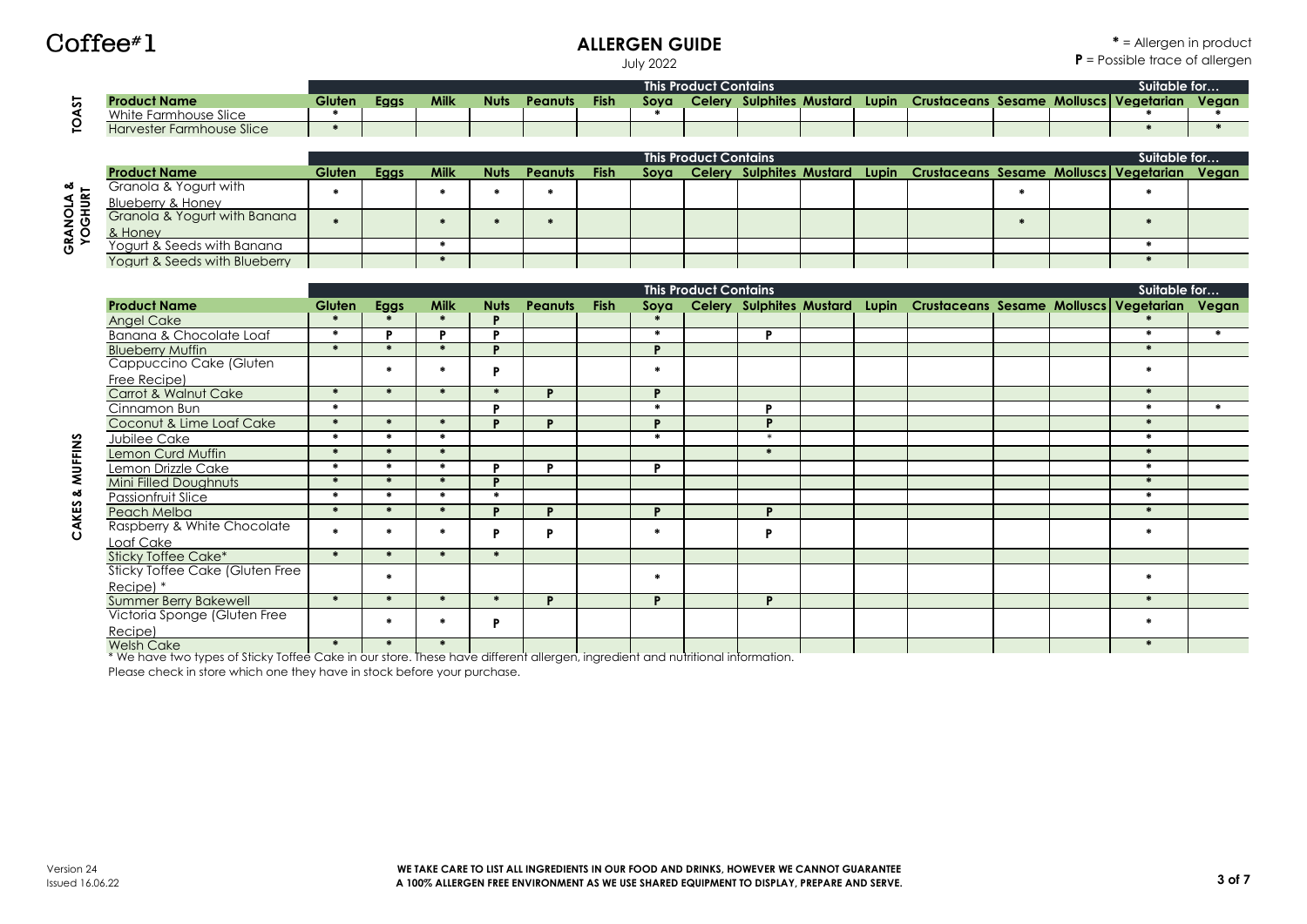### **ALLERGEN GUIDE**

July 2022

|                  |                                     |               |                   |               |              |                |             |                      | <b>This Product Contains</b> |                                |  |                                                                                  |  | Suitable for  |               |
|------------------|-------------------------------------|---------------|-------------------|---------------|--------------|----------------|-------------|----------------------|------------------------------|--------------------------------|--|----------------------------------------------------------------------------------|--|---------------|---------------|
|                  | <b>Product Name</b>                 | Gluten        | Eggs              | <b>Milk</b>   | <b>Nuts</b>  | Peanuts        | <b>Fish</b> | Sova                 |                              |                                |  | Celery Sulphites Mustard Lupin Crustaceans Sesame Molluscs Vegetarian            |  |               | Vegan         |
|                  | Apricot Flapjack                    |               |                   |               |              |                |             |                      |                              |                                |  |                                                                                  |  |               |               |
|                  | <b>Blackcurrant Crumble</b>         |               | P                 | Þ             | Þ            |                |             | P                    |                              |                                |  |                                                                                  |  | $\ast$        | $\frac{1}{2}$ |
|                  | <b>Blueberry Lemon &amp; Almond</b> |               |                   |               | $\mathbf{a}$ |                |             | $\mathbf{m}$         |                              |                                |  |                                                                                  |  | sk.           | sis.          |
|                  | <b>Bakewell</b>                     |               | P                 | P             |              | P              |             |                      |                              | P                              |  |                                                                                  |  |               |               |
|                  | Caramel Shortbread                  | $\star$       | D                 | $\frac{1}{2}$ | D            |                |             | $\ast$               |                              |                                |  |                                                                                  |  | *             |               |
| <b>TRAYBAKES</b> | Maple Syrup Flapjack                | $\ast$        |                   | $\mathcal{R}$ | D            | D              |             | Þ                    |                              |                                |  |                                                                                  |  | *             |               |
|                  | <b>Rhubarb &amp; Custard Slice</b>  | $\bullet$     | $\ast$            | $\approx$     | в            | D              |             | $\ast$               |                              | <b>P</b>                       |  |                                                                                  |  | $\ast$        |               |
|                  | <b>Super Dark Brownie</b>           | $\mathbf{m}$  |                   | $\mathbf{D}$  |              | D              |             | $\ast$               |                              | $\ast$                         |  |                                                                                  |  | $\ast$        | $\star$       |
|                  | Triple Chocolate Brownie            | Þ             | *                 | $\ast$        | D            | Þ              |             | $\bullet$            |                              | P                              |  |                                                                                  |  | *             |               |
|                  | Yoghurt Apple & Blackcurrant        |               |                   | $\star$       |              |                |             |                      |                              | P                              |  |                                                                                  |  | $\frac{1}{2}$ |               |
|                  | <b>Flapiack</b>                     |               |                   |               |              |                |             |                      |                              |                                |  |                                                                                  |  |               |               |
|                  |                                     |               |                   |               |              |                |             |                      |                              |                                |  |                                                                                  |  |               |               |
|                  |                                     |               |                   |               |              |                |             |                      | <b>This Product Contains</b> |                                |  |                                                                                  |  | Suitable for  |               |
|                  | <b>Product Name</b>                 | Gluten        | Eggs<br><b>SK</b> | <b>Milk</b>   | <b>Nuts</b>  | Peanuts        | <b>Fish</b> | Sova<br>$\mathbf{r}$ |                              |                                |  | Celery Sulphites Mustard Lupin Crustaceans Sesame Molluscs Vegetarian            |  |               | Veaan         |
|                  | <b>Berry Tart</b>                   | $\star$       | $\ast$            | $\ast$        |              |                |             |                      |                              |                                |  |                                                                                  |  | $\ast$        |               |
| <b>TARTS</b>     | Cinnamon Portuguese Tart            | *             | *                 | $\frac{1}{2}$ |              |                |             |                      |                              |                                |  |                                                                                  |  | *             |               |
|                  | Portuauese Tart                     | $\star$       | $\frac{1}{2}$     | $\frac{1}{2}$ |              |                |             | Þ                    |                              |                                |  |                                                                                  |  | $\star$       |               |
|                  | Raspberry Portuguese Tart           |               |                   |               |              |                |             |                      |                              |                                |  |                                                                                  |  |               |               |
|                  |                                     |               |                   |               |              |                |             |                      | <b>This Product Contains</b> |                                |  |                                                                                  |  | Suitable for  |               |
|                  | <b>Product Name</b>                 | Gluten        | Eggs              | <b>Milk</b>   | <b>Nuts</b>  | <b>Peanuts</b> | <b>Fish</b> | Sova                 |                              | Celery Sulphites Mustard Lupin |  | <b>Crustaceans Sesame Molluscs Veaetarian</b>                                    |  |               | Veaan         |
|                  | Cookies & Cream Cheesecake          | $\bullet$     | $\bullet$         | $\frac{1}{2}$ | D            |                |             | $\bullet$            |                              |                                |  |                                                                                  |  |               |               |
|                  | Fruits of the Forest Cheesecake     | $\ast$        | $\ast$            | $\frac{1}{2}$ | D            |                |             | $\ast$               |                              |                                |  |                                                                                  |  | $\ast$        |               |
| ESSERTS          | Lemon Meringue Slice                | $\ast$        | $\bullet$         | $\approx$     | D            |                |             | Þ                    |                              | <b>P</b>                       |  |                                                                                  |  |               |               |
| o                | Lotus Biscoff Cheesecake            | *             | $\ast$            | $\approx$     | n            |                |             | $\ast$               |                              |                                |  |                                                                                  |  | $\ast$        |               |
|                  | <b>Salted Caramel Slice</b>         | $\ast$        | $\ast$            | $\frac{1}{2}$ | D            |                |             | $\bullet$            |                              | *                              |  |                                                                                  |  |               |               |
|                  | <b>Baked Strawberry Cheesecake</b>  | $\ast$        | $\star$           |               | D            |                |             | $\ast$               |                              | D                              |  |                                                                                  |  | $\ast$        |               |
|                  |                                     |               |                   |               |              |                |             |                      |                              |                                |  |                                                                                  |  |               |               |
|                  |                                     |               |                   |               |              |                |             |                      | <b>This Product Contains</b> |                                |  |                                                                                  |  | Suitable for  |               |
|                  | <b>Product Name</b>                 | <b>Gluten</b> | Eggs              | <b>Milk</b>   | <b>Nuts</b>  | Peanuts        | <b>Fish</b> |                      |                              |                                |  | Soya Celery Sulphites Mustard Lupin Crustaceans Sesame Molluscs Vegetarian Vegan |  |               |               |

Chocolate Chip Cookie **\* \* P \* \*** Cheddar & Onion Crisps **\* \*** Cider Vinegar & Sea Salt Crisps **\* \*** Lightly Sea Salted Crisps **\* \*** Gingerbread Man **\* \* \* P \* \*** Loacker Wafer **\* \* \* \* \***

Shortbread **\* \* \*** Toffee Waffles **\* \* \* \* \***

Lotus Biscuit Twin Pack **\* P \* \* \***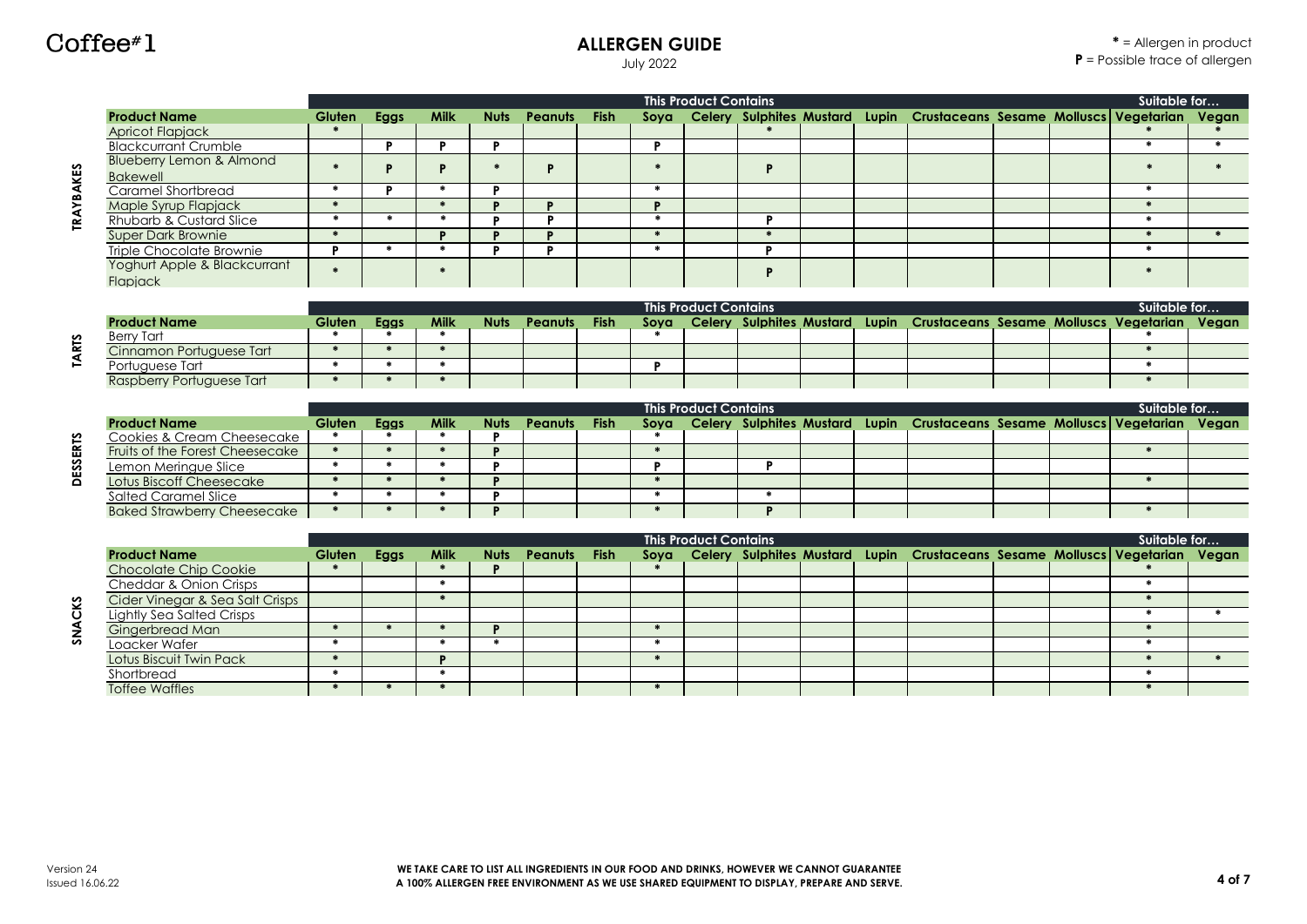#### **ALLERGEN GUIDE**

**\*** = Allergen in product **P** = Possible trace of allergen

July 2022

| n             |                     |        |     |             |      |         |             |      | This Product Contains |                   |       |                                        |  | Suitable for |       |
|---------------|---------------------|--------|-----|-------------|------|---------|-------------|------|-----------------------|-------------------|-------|----------------------------------------|--|--------------|-------|
|               | <b>Product Name</b> | Gluten | Egg | <b>Milk</b> | Nuts | Peanuts | <b>Fish</b> | Soya | <b>Celery</b>         | Sulphites Mustard | Lupin | Crustaceans Sesame Molluscs Vegetarian |  |              | Vegan |
| <b>L</b><br>- | Mac N Cheese        |        |     |             |      |         |             |      |                       |                   |       |                                        |  |              |       |
|               | Sausage Casserole   |        |     |             |      |         |             |      |                       |                   |       |                                        |  |              |       |
|               |                     |        |     |             |      |         |             |      |                       |                   |       |                                        |  |              |       |

|   |                         |        |      |             |             |                |             |      | <b>This Product Contains</b> |  |                                                                             |  | Suitable for |  |
|---|-------------------------|--------|------|-------------|-------------|----------------|-------------|------|------------------------------|--|-----------------------------------------------------------------------------|--|--------------|--|
|   | <b>Product Name</b>     | Gluten | Eggs | <b>Milk</b> | <b>Nuts</b> | <b>Peanuts</b> | <b>Fish</b> | Sova |                              |  | Celery Sulphites Mustard Lupin Crustaceans Sesame Molluscs Vegetarian Vegan |  |              |  |
| உ | Carrot & Coriander Soup |        |      |             |             |                |             |      |                              |  |                                                                             |  |              |  |
| n | Carrot & Coriander Soup |        |      |             |             |                |             |      |                              |  |                                                                             |  |              |  |
|   | (served in bread bowl)  |        |      |             |             |                |             |      |                              |  |                                                                             |  |              |  |

| <b>SAVOURY<br/>PASTRIES</b> | soup | HOT POTS |
|-----------------------------|------|----------|

EXTRAS

|                                |        |      |             |             |                |             |      | <b>This Product Contains</b> |  |                                                                             |  | Suitable for |  |  |
|--------------------------------|--------|------|-------------|-------------|----------------|-------------|------|------------------------------|--|-----------------------------------------------------------------------------|--|--------------|--|--|
| <b>Product Name</b>            | Gluten | Eggs | <b>Milk</b> | <b>Nuts</b> | <b>Peanuts</b> | <b>Fish</b> | Soya |                              |  | Celery Sulphites Mustard Lupin Crustaceans Sesame Molluscs Vegetarian Vegan |  |              |  |  |
| Sausage Roll                   |        |      |             |             |                |             |      |                              |  |                                                                             |  |              |  |  |
| Premium Sausage Roll           |        |      |             |             |                |             |      |                              |  |                                                                             |  |              |  |  |
| Vegan Vegetable 'Sausage' Roll |        |      |             |             |                |             |      |                              |  |                                                                             |  |              |  |  |

|                              |        |      |             |             |         |             |      | <b>This Product Contains</b> |  |                                                                             |  | Suitable for |  |
|------------------------------|--------|------|-------------|-------------|---------|-------------|------|------------------------------|--|-----------------------------------------------------------------------------|--|--------------|--|
| <b>Product Name</b>          | Gluten | Eggs | <b>Milk</b> | <b>Nuts</b> | Peanuts | <b>Fish</b> | Soya |                              |  | Celery Sulphites Mustard Lupin Crustaceans Sesame Molluscs Vegetarian Vegan |  |              |  |
| <b>Butter Portion</b>        |        |      |             |             |         |             |      |                              |  |                                                                             |  |              |  |
| Honey                        |        |      |             |             |         |             |      |                              |  |                                                                             |  |              |  |
| Icing Sugar                  |        |      |             |             |         |             |      |                              |  |                                                                             |  |              |  |
| Maple Syrup                  |        |      |             |             |         |             |      |                              |  |                                                                             |  |              |  |
| Marmalade                    |        |      |             |             |         |             |      |                              |  |                                                                             |  |              |  |
| Marmite                      |        |      |             |             |         |             |      |                              |  |                                                                             |  |              |  |
| Preserve Blackcurrant        |        |      |             |             |         |             |      |                              |  |                                                                             |  |              |  |
| <b>Preserve Strawberry</b>   |        |      |             |             |         |             |      |                              |  |                                                                             |  |              |  |
| <b>Rhoddas Clotted Cream</b> |        |      |             |             |         |             |      |                              |  |                                                                             |  |              |  |
| Vitalite                     |        |      |             |             |         |             |      |                              |  |                                                                             |  |              |  |
| Vegan Whipped Cream          |        |      |             |             |         |             |      |                              |  |                                                                             |  |              |  |
| <b>Whipping Cream</b>        |        |      |             |             |         |             |      |                              |  |                                                                             |  |              |  |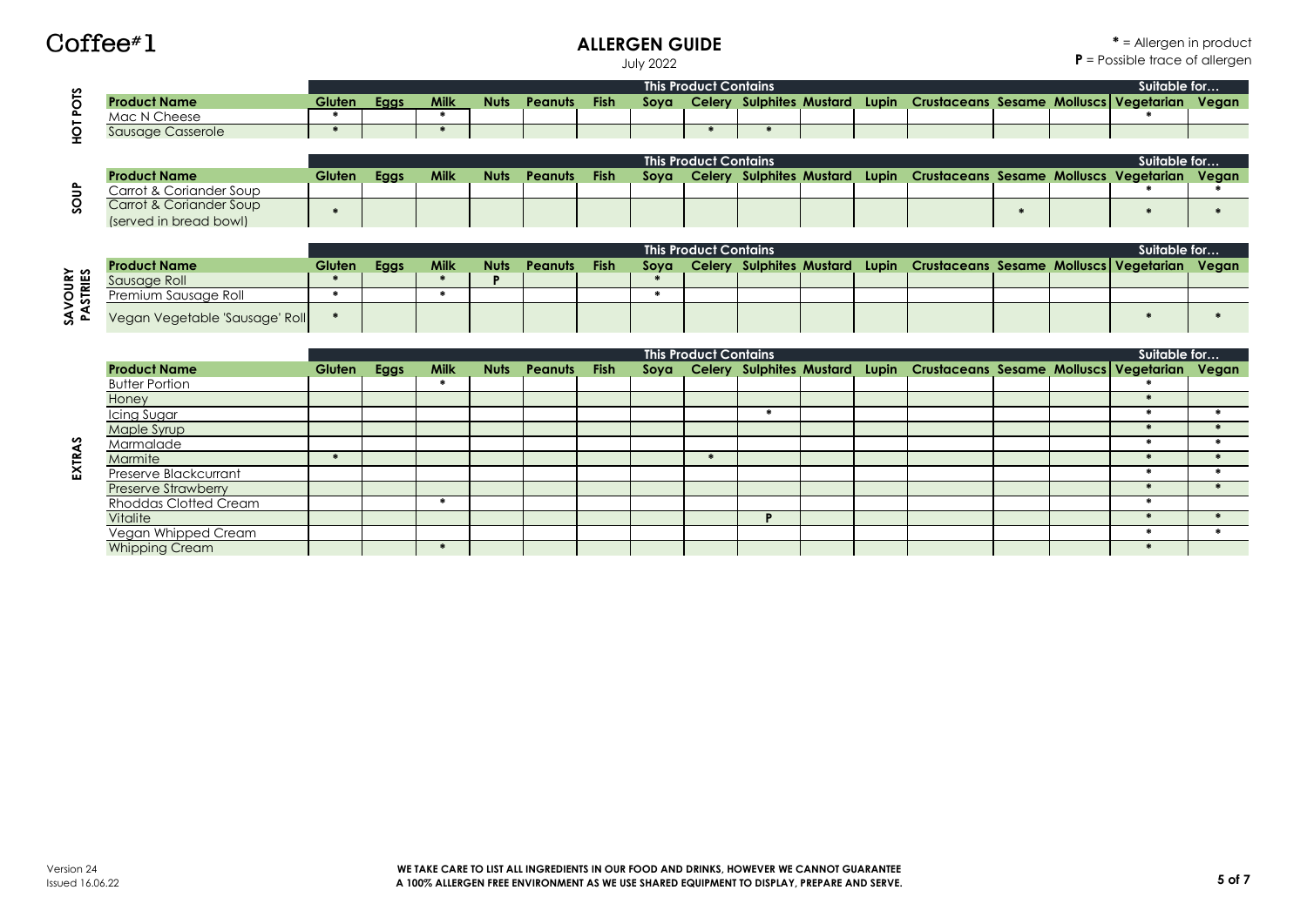**HOT DRINKS**

HOT DRINKS

#### **ALLERGEN GUIDE**

July 2022

|                              |                              |             |             |                   |  | <b>This Product Contains</b> |  |                                                                                  |  | Suitable for |  |
|------------------------------|------------------------------|-------------|-------------|-------------------|--|------------------------------|--|----------------------------------------------------------------------------------|--|--------------|--|
| তি                           | <b>Product Name</b>          | Gluten Eggs | <b>Milk</b> | Nuts Peanuts Fish |  |                              |  | Soya Celery Sulphites Mustard Lupin Crustaceans Sesame Molluscs Vegetarian Vegan |  |              |  |
|                              | Americano (without milk)     |             |             |                   |  |                              |  |                                                                                  |  |              |  |
|                              | Cappuccino                   |             |             |                   |  |                              |  |                                                                                  |  |              |  |
|                              | Caramel Macchiato            |             |             |                   |  |                              |  |                                                                                  |  |              |  |
|                              | Espresso                     |             |             |                   |  |                              |  |                                                                                  |  |              |  |
|                              | Filter Coffee (without milk) |             |             |                   |  |                              |  |                                                                                  |  |              |  |
|                              | <b>Flat White</b>            |             |             |                   |  |                              |  |                                                                                  |  |              |  |
| COFFEE<br><i>I</i> hole Milk | Latte                        |             |             |                   |  |                              |  |                                                                                  |  |              |  |
|                              | Macchiato                    |             |             |                   |  |                              |  |                                                                                  |  |              |  |
|                              | Mocha                        |             |             |                   |  |                              |  |                                                                                  |  |              |  |
|                              | Mocha Deluxe                 |             |             |                   |  |                              |  |                                                                                  |  |              |  |
|                              | Piccolo                      |             |             |                   |  |                              |  |                                                                                  |  |              |  |
|                              | White Chocolate Mocha        |             |             |                   |  |                              |  |                                                                                  |  |              |  |

|                         |                             |             |      |                   |  | <b>This Product Contains</b> |  |                                                                                  |  | Suitable for |  |
|-------------------------|-----------------------------|-------------|------|-------------------|--|------------------------------|--|----------------------------------------------------------------------------------|--|--------------|--|
| ≚                       | <b>Product Name</b>         | Gluten Eggs | Milk | Nuts Peanuts Fish |  |                              |  | Soya Celery Sulphites Mustard Lupin Crustaceans Sesame Molluscs Vegetarian Vegan |  |              |  |
|                         | Babyccino                   |             |      |                   |  |                              |  |                                                                                  |  |              |  |
| $rac{6}{5}$ $rac{1}{2}$ | <b>Babychoc</b>             |             |      |                   |  |                              |  |                                                                                  |  |              |  |
| § ≹                     | Hot Apple & Cinnamon        |             |      |                   |  |                              |  |                                                                                  |  |              |  |
|                         | <b>Hot Chocolate</b>        |             |      |                   |  |                              |  |                                                                                  |  |              |  |
| with<br>star            | <b>Hot Chocolate Deluxe</b> |             |      |                   |  |                              |  |                                                                                  |  |              |  |
| $\circ$ 8               | Teas (without milk)         |             |      |                   |  |                              |  |                                                                                  |  |              |  |
|                         | White Hot Chocolate         |             |      |                   |  |                              |  |                                                                                  |  |              |  |
|                         | White Hot Chocolate Deluxe  |             |      |                   |  |                              |  |                                                                                  |  |              |  |

|                       |                                                                                               |               | <b>This Product Contains</b> |             |             |         |             |      |  |  |  |  |                                                                             |  |  |  | Suitable for |
|-----------------------|-----------------------------------------------------------------------------------------------|---------------|------------------------------|-------------|-------------|---------|-------------|------|--|--|--|--|-----------------------------------------------------------------------------|--|--|--|--------------|
|                       | ੇ ਰ Product Name                                                                              | <b>Gluten</b> | Eggs                         | <b>Milk</b> | <b>Nuts</b> | Peanuts | <b>Fish</b> | Soya |  |  |  |  | Celery Sulphites Mustard Lupin Crustaceans Sesame Molluscs Vegetarian Vegan |  |  |  |              |
| ≻                     | Tumeric Latte                                                                                 |               |                              |             |             |         |             |      |  |  |  |  |                                                                             |  |  |  |              |
|                       | <b>Beetroot Latte</b>                                                                         |               |                              |             |             |         |             |      |  |  |  |  |                                                                             |  |  |  |              |
|                       | Matcha Latte                                                                                  |               |                              |             |             |         |             |      |  |  |  |  |                                                                             |  |  |  |              |
| မှား ဓာမ္<br><i>ज</i> | Spiced Chai Latte                                                                             |               |                              |             |             |         |             |      |  |  |  |  |                                                                             |  |  |  |              |
|                       | $\bar{\xi}$ Drinks made with Whole Milk as standard can be made with other milk alternatives. |               |                              |             |             |         |             |      |  |  |  |  |                                                                             |  |  |  |              |